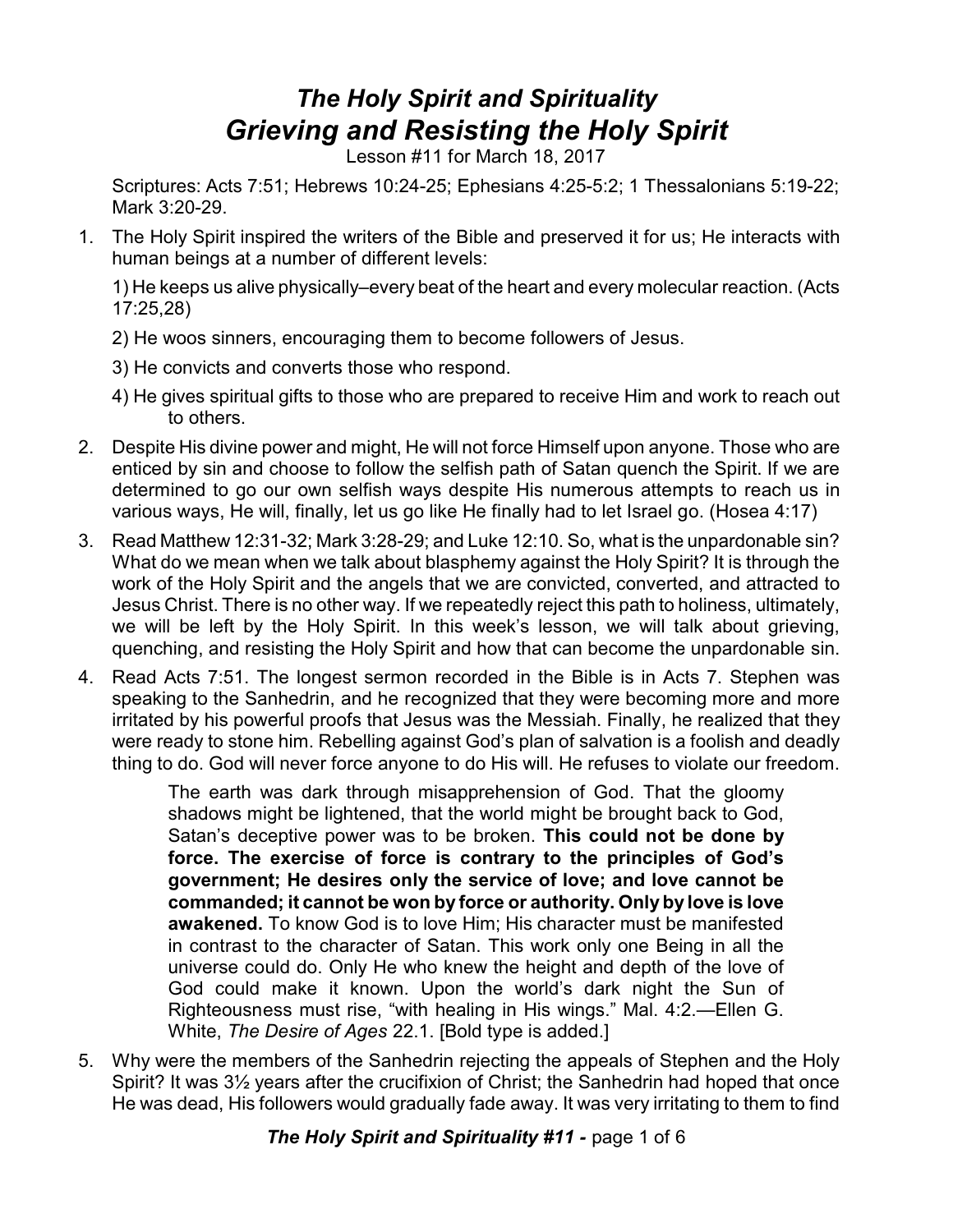that the influence of Jesus Christ was growing instead of waning.

- 6. Why is it that God so completely respects our personal freedom? Wouldn't it be better if He just used a little pressure on us–violating our freedom a little bit so that maybe He could save a lot more people? Would we give up some freedom for more security? Love is impossible without complete freedom. See the handout entitled *Love* at [www.theox.org](http://www.theox.org), filed under Teacher's Guides, then General Topics.
- 7. If God wanted to violate people's freedom and force them to do His will, He should have done so back when Satan rebelled in heaven. Or, He could have done so by preventing Eve from wandering near the tree of knowledge of good and evil and/or taking the fruit. Or, He could have prevented Satan from even entering the Garden of Eden.
- 8. Read Hebrews 10:24-25. There are a number of passages in Scripture suggesting that we need to help each other in the community of believers. Why is it there that there are so many different churches, denominations, or other religious groups in our day?
- 9. How often do we read Scripture, looking for something to support our already-held views as opposed to reading to discover the truth of God's will? It is easy to read the Old Testament and be critical of ancient Israel. But, how would we look if the details of our lives were made public each day?
- 10. What can we do to help ourselves and others in loving ways? By example! In what sense are we responsible for encouraging love and good works in others?

This love is the evidence of their discipleship. "By this shall all men know that ye are My disciples," said Jesus, "if ye have love one to another." [John 13:35] When men are bound together, not by force or self-interest, but by love, they show the working of an influence that is above every human influence. Where this oneness exists, it is evidence that the image of God is being restored in humanity, that a new principle of life has been implanted. It shows that there is power in the divine nature to withstand the supernatural agencies of evil, and that the grace of God subdues the selfishness inherent in the natural heart.—Ellen G. White, *The Desire of Ages* 678.1; *AG* 145.3; *LHU* 298.3; *1MCP* 210.3. [Content in brackets is added.]

- 11. Read Ephesians 4:30; compare Isaiah 63:9-10. How is it possible to grieve the Holy Spirit? Second Peter 3 and many other passages in Scripture make it clear that God would like to save everyone. But, when we repeatedly reject the Holy Spirit's approaches and offers of help, He will finally and sadly turn away, leaving us to our own choices and the consequences of those choices. The fact that the Holy Spirit can be grieved is proof that He is a personal Being, not just some kind of divine force or influence.
- 12. Read John 16:8. How does the Holy Spirit clarify in our minds the truth about sin? Do we have a clear understanding of the great controversy and what is involved and the charges that Satan has made against God? All three Members of the Godhead hate sin. They hate it because of what it does to us and to their other children. But, all heaven rejoices when we choose to come back to God and follow His plan for our lives. (Luke 15:7,10)
- 13. God recognizes the wonderful plans He/They have for us in the future. We can barely begin to understand those plans. (1 Corinthians 2:9) So, it makes the Godhead very sad to see us destroy ourselves.
- 14. Read Ephesians 4:2-3,15,17,23-31. When we accept the advice of the Holy Spirit, we follow Christ; He becomes our Guide, and we do not follow the customs and foolish ways of the world. Instead, we live a life pleasing to God.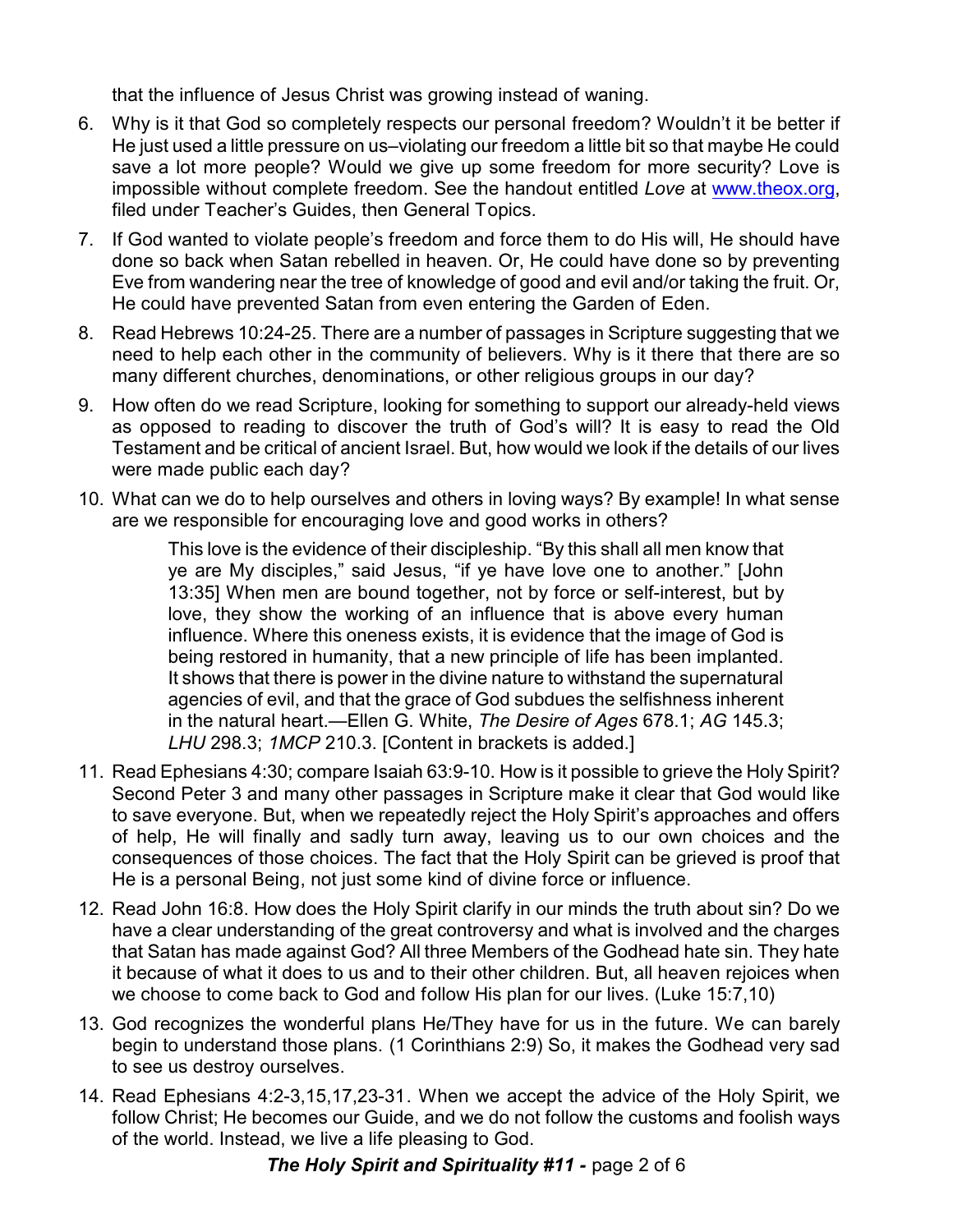- 15. Doing any of the evil things mentioned in Ephesians 4:25-31 grieves the Holy Spirit. That means we spurn His sanctifying presence and His life-transforming power because we continue to willfully sin. Please do not make the Holy Spirit sad.
- 16. What do we gain by lying, being angry, accepting the Devil's temptations, stealing, failing to work, not supporting the poor, using harmful words, or grieving the Holy Spirit? Do we really want to do those things?
- 17. There are many Christians who believe that God is completely sovereign and way above us so that virtually nothing we can do could affect Him in any way. But, in our discussions last quarter, we determined that God put His Own reputation on the line in the case of Job. We should ask the question: "If God has foreknowledge, is He really putting His reputation on the line?" In fact, He is! That is exactly the point of Satan's accusations. Satan does not believe that God has accurate foreknowledge. God was placing His foreknowledge of Job on the line as recorded in Job 1:1,8 and 2:3. See Job 42:7-8.
- 18. Did God put His reputation on the line in the case of Jesus Christ?

The value of a soul, who can estimate? Would you know its worth, go to Gethsemane, and there watch with Christ through those hours of anguish, when He sweat as it were great drops of blood. Look upon the Saviour uplifted on the cross. Hear that despairing cry, "My God, My God, why hast Thou forsaken Me?" Mark 15:34. Look upon the wounded head, the pierced side, the marred feet. **Remember that Christ risked all. For our redemption, heaven itself was imperiled. At the foot of the cross, remembering that for one sinner Christ would have laid down His life, you may estimate the value of a soul.**—Ellen G. White, *Christ's Object Lessons* 196.4. [Bold type is added.]

- 19. What would have happened if Christ had sinned? That would have demonstrated that God's foreknowledge was faulty and that Satan was right in the great controversy. That would have led to a crisis in confidence throughout the universe which could, in fact, have resulted in total destruction of the entire universe. And it probably would have happened very rapidly!
- 20. By contrast, under the guidance of the Holy Spirit, Paul said as recorded in Ephesians 4:25-5:2 things that we should do. We should: 1) Speak the truth in love; 2) Although we may become angry about sin, we must not sin in our anger; 3) We should work with our own hands and use the products of our labor to do good for the needy; 4) We should speak in an edifying manner and impart grace to our hearers; and 5) We should be kind, tenderhearted, and forgiving. How would you like to live in a society like that?
- 21. Don't we, in fact, believe that Jesus Christ is our Model? If so, shouldn't we be allowing the Holy Spirit to change us so that we become more and more like Him?
- 22. What happens if our efforts at reaching out to others and what we say about Christians and how they behave do not match our actual behavior? That must certainly grieve the Holy Spirit. Remember that God has waited almost 2000 years since His death on the cross for people to stand up and honor His name and be so faithful to Him that nothing the Devil can do can cause them to give up. When those conditions are met, Jesus can come again.
- 23. But, there are more than individual issues at stake among church members. Read Ephesians 4:3-4,15-16,32. If we as church members treated our fellow members as Jesus recommended in John 13:35, would other people notice? The church is supposed to be the temple of God. (1 Corinthians 3:16-17; Ephesians 2:19-22) It is supposed to be a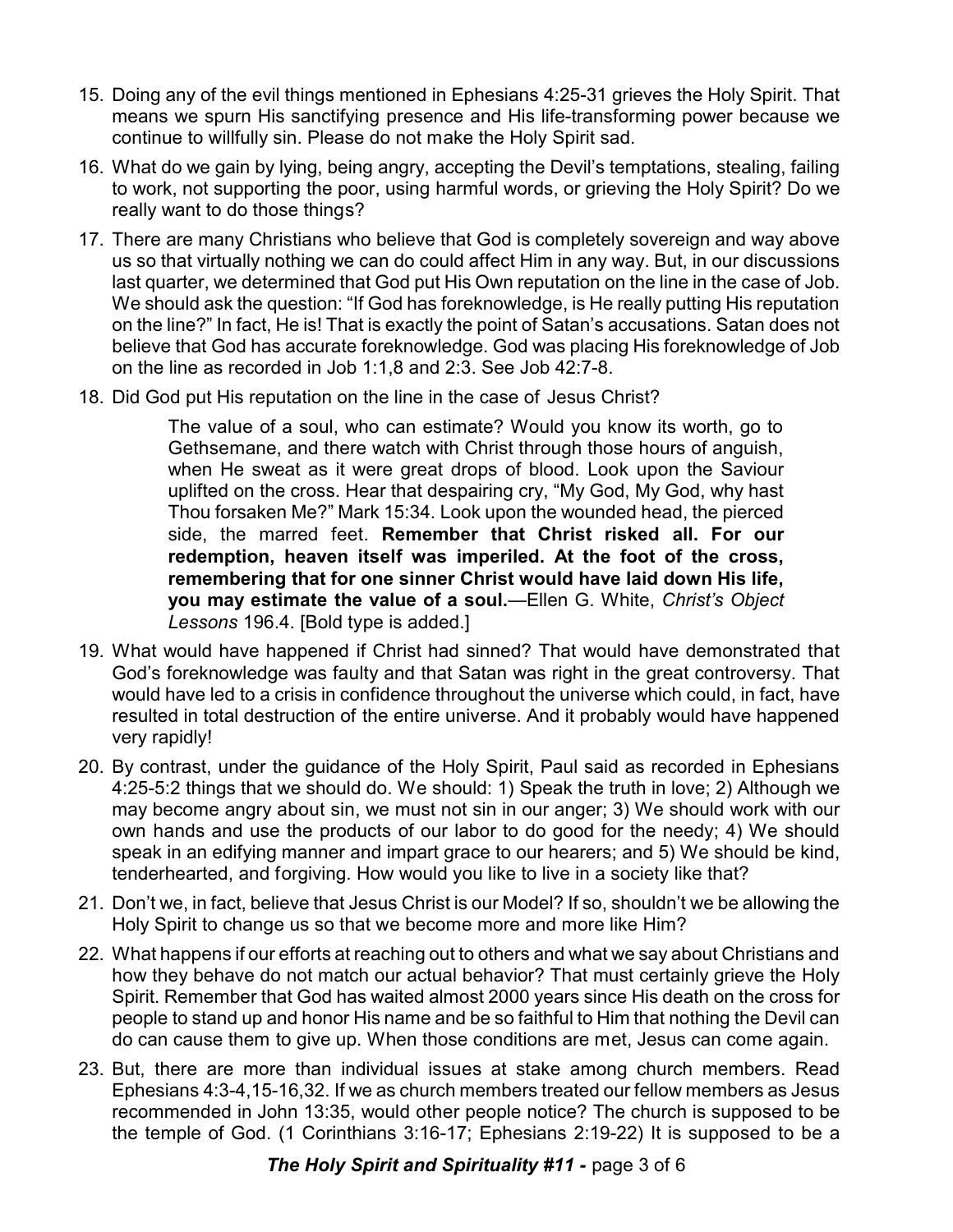hospital for sinners and not a club for saints. How are people welcomed in your church?

- 24. It is good to know the teachings of the church. It is good to believe in the three angels' messages. (Revelation 14:6-12) But, how we treat other church members and others in the community may have more impact on them than what we believe.
- 25. Read 1 Thessalonians 5:19-21 and Ephesians 6:16. What does it mean to resist or quench the Holy Spirit? *Quenching* sometimes is used in reference to putting out a fire. There are two very important things that the Holy Spirit does for us: 1) He reveals to us the truth about sin in the setting of the great controversy; and 2) By revealing to us the truth about Jesus and His ministry, He gives us power to overcome sin if we work with Him. Without the Spirit's help, we do not have the remotest chance of overcoming sin and become like Jesus.
- 26. Two of the most serious ways in which we can ignore the Holy Spirit and quench His fire in our lives are by ignoring the truths the Bible teaches and despising prophetic utterances. (1 Thessalonians 5:20)
- 27. This does not mean that we should accept indiscriminately whatever someone teaches from the pulpit. We need to be very discerning listeners, just as the Bereans were in Paul's day. (Acts 17:11; 1 Thessalonians 5:21; 1 John 4:1)
- 28. As believing Christians we need to walk in the Spirit. (Galatians 5:25) Are we willing to ask the Holy Spirit to guide us in doing so day by day?
- 29. One of the things we must avoid is twisting the Scriptures by interpreting them in ways that nullify their impact. We are not to twist the Scriptures to try to get them to agree with what we already believe. We are to accept the Scriptures in their most logical meaning, putting together all of Scripture and taking them as the guiding light for our lives.

The Bible with its precious gems of truth was not written for the scholar alone. On the contrary, it was designed for the common people; and the interpretation given by the common people, when aided by the Holy Spirit, accords best with the truth as it is in Jesus. The great truths necessary for salvation are made clear as the noonday, and none will mistake and lose their way except those who follow their own judgment instead of the plainly revealed will of God.—Ellen G. White, *5T* 331.2.

- 30. Read 1 Thessalonians 4:7-8. How might these words apply to us in our day?
	- **1 Thessalonians 4:7-8** (*GNB*): <sup>7</sup>God did not call us to live in immorality, but in holiness. <sup>8</sup>So then, whoever rejects this teaching is not rejecting a human being, but God, who gives you his Holy Spirit.
- 31. Read Mark 3:28-29; Luke 12:10; and Matthew 12:31-32. These verses suggest that all sins and blasphemies can be forgiven; but, blasphemy against the Holy Spirit cannot be forgiven. Why is that? What are the implications of that? We need healing. A persistently rebellious attitude toward God and His plan of salvation disqualifies us from being Christians.
- 32. There has been a great deal of misunderstanding and anguish over the unpardonable sin. In actual fact, if you one is worried about having committed the unpardonable sin, s/he has not yet committed it. In fact, there is no sin that cannot be forgiven. However, there are people who are unwilling to ask for forgiveness and those who are unwilling to accept God's forgiveness and allow God to change their lives. God is forgiveness Personified.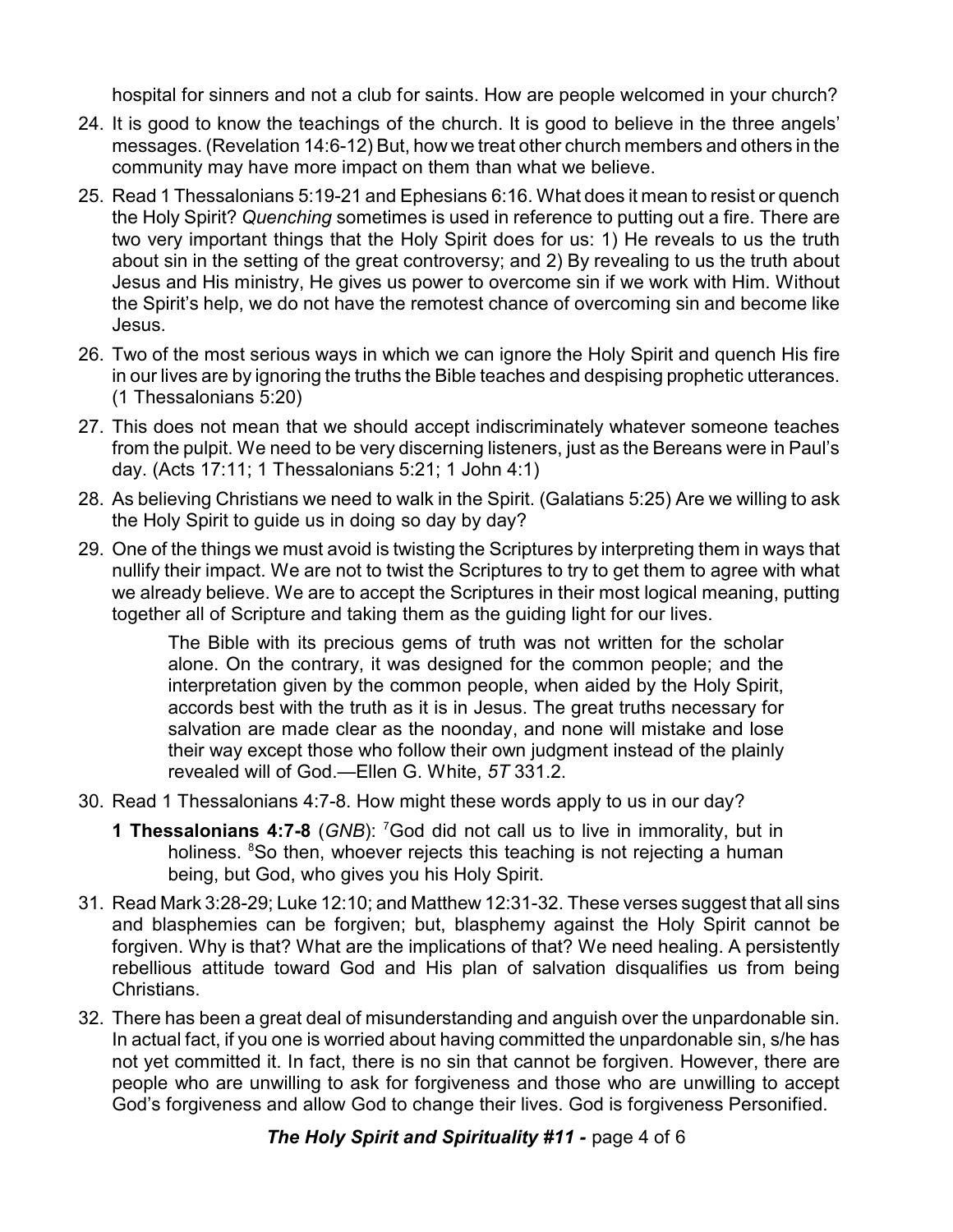Blasphemy against the Holy Spirit, therefore, must be understood as the deliberate and persistent repudiation of Jesus' saving work. It occurs when an individual willfully and obstinately resists the Spirit's testimony to Christ and His salvation and grace.—*Adult Sabbath School Bible Study Guide* for Thursday, March 16.

33. This kind of blasphemy is not a result of a one-time act or indiscretion; it implies persistent unbelief and open hostility toward God.

> Those who would not receive Christ were dead in trespasses and sins. As they looked upon the evidences that He presented, by curing disease and making the suffering ones rejoice in health, why did they not yield their unbelief? Because by such an action they would have confessed themselves to be sinners. In the place of receiving the evidence offered them, in the place of recognizing in Christ's works the endowment of heaven, they held right on to their wicked purposes, and said, He performed this wonderful work through the devil.

> This was the sin against the Holy Ghost. They had not forgiveness in this world, nor in the world to come.—Ellen G. White, *Loma Linda Messages* 155.8-156.1.

34. When a person is stubbornly and persistently rebellious against God, he:

... is beyond the possibility of forgiveness, not because God is powerless or unwilling to forgive, but because the person is not [willing or] able to recognize his or her sin. Therefore, he or she does not accept forgiveness through Jesus. This attitude, of course, has eternal consequences.—*Adult Sabbath School Bible Study Guide* for Thursday, March 16. [Content in brackets is added.]

- 35. To avoid even the possibility of a persistent rebellion against God, we should turn immediately to the Holy Spirit and ask for His guidance and obey God's Word.
- 36. Let us state once more this fact which is so important in our understanding of this lesson: The only person that God cannot forgive is a person who persistently refuses to accept the calling of the Holy Spirit and come to Jesus and ask for forgiveness and guidance.

In this our day men have placed themselves where they are wholly unable to fulfill the conditions of repentance and confession: therefore they cannot find mercy and pardon. **The sin of blasphemy against the HolySpirit does not lie in any sudden word or deed; it is the firm, determined resistance of truth and evidence.**—Ellen G. White, *MS* 30, 1890; EGW Comments: *The SDA Bible Commentary*, vol. 5, 1093.1. [Bold type is added.]

- 37. Thus, we can say without any hesitation that God can and is willing to forgive anyone who really wants forgiveness no matter how serious his/her sin might have been. There may be times when God allows circumstances to come into our lives that are unpleasant; our natural tendency is to rise in rebellion. Think of the story of Job. In such times, we must learn to turn to the Holy Spirit in confidence that He will guide us.
- 38. Unfortunately, there are some who see problems in the church and others around them and feel like they need to follow their own interpretation of things, separate themselves from the church, and go their own way. That is clearly a mistake.

*The Holy Spirit and Spirituality #11 -* page 5 of 6